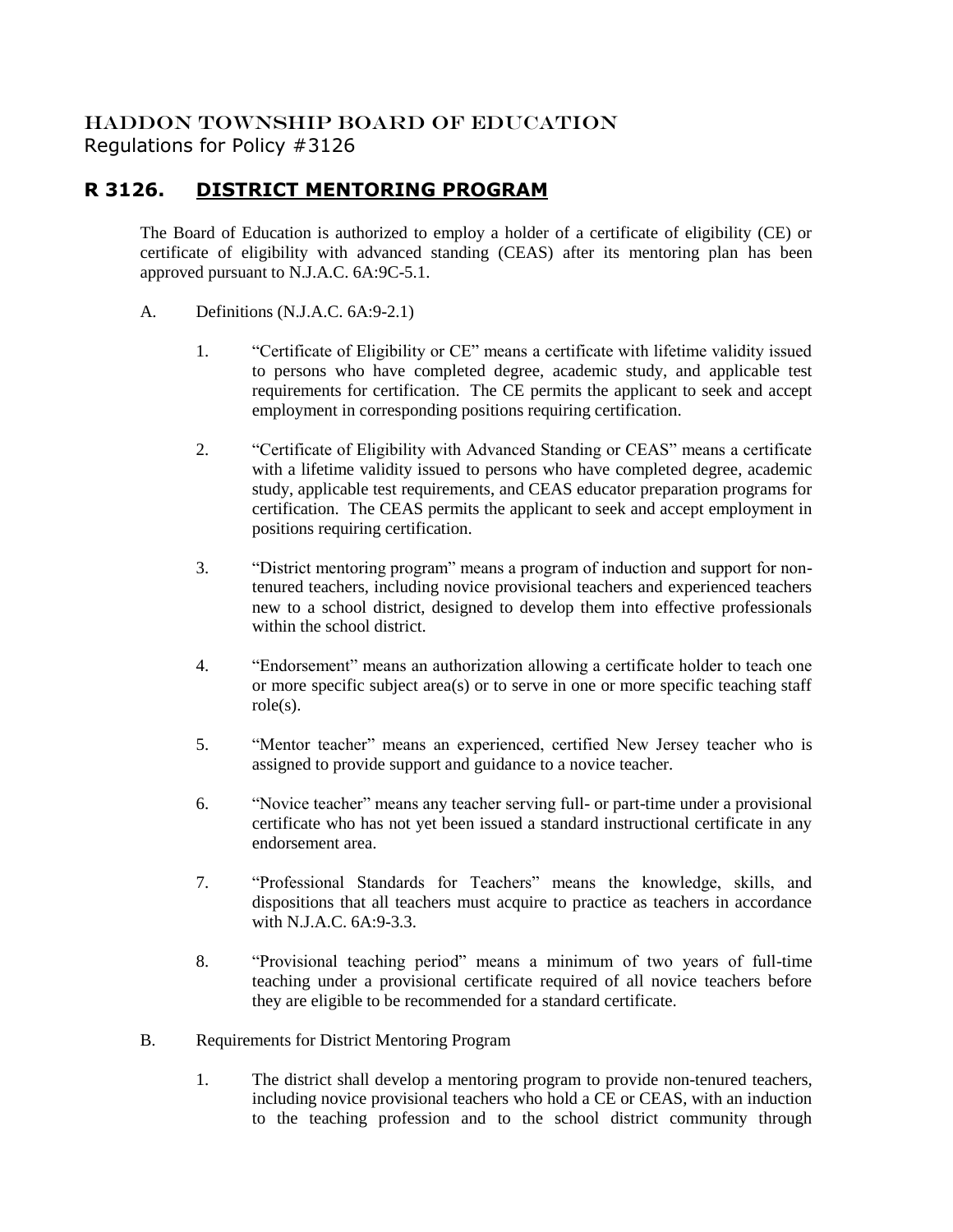differentiated supports based on the teachers' individual needs and to help them become effective professionals.

- 2. The goals of the district mentoring program shall be to enhance teacher knowledge of, and strategies related to, the Core Curriculum Content Standards (CCCS) to facilitate student achievement and growth; identify exemplary teaching skills and educational practices necessary to acquire and maintain excellence in teaching; and assist first-year teachers in performing their duties and adjusting to the challenges of teaching.
- 3. The Board of Education shall determine how each non-tenured teacher in his or her first year of employment shall be provided with the following supports:
	- a. Comprehensive induction to school district policies and procedures including, but not limited to, introduction to school district curricula, student assessment policies, and training on the school district's evaluation rubric, including setting and assessing student learning through student growth objectives;
	- b. Individualized supports and activities, which shall be assigned at the school district's discretion and shall be aligned with the Professional Standards for Teachers at N.J.A.C. 6A:9-3.3, the Standards for Professional Learning at N.J.A.C. 6A:9C-3.3, and the school district's Commissioner-approved teaching practice instrument. The supports and activities shall be guided by:
		- (1) The non-tenured teacher's degree of preparation and experience;
		- (2) The non-tenured teacher's individual professional development plan (PDP) developed within thirty instructional days of the beginning of the teaching assignment pursuant to N.J.A.C. 6A:9C-4.4(f);
		- (3) Areas of focus within the district mentoring plan; and
		- (4) Goals of the school and school district plans for professional development as described in N.J.A.C. 6A:9C-4.2.
	- c. One-to-one mentoring, which is required for each novice provisional teacher as set forth in 4. below.
- 4. The district shall provide an individual mentor to work one-to-one with a novice provisional teacher and ensure:
	- a. Each novice provisional teacher is assigned an individual mentor at the beginning of the contracted teaching assignment;
	- b. The mentor teacher provides observation and feedback, opportunities for the novice teacher to observe effective practice, and confidential guidance and support in accordance with the Professional Standards for Teachers, and guides the teacher in a self-assessment on the school district's Commissioner-approved teaching practice instrument;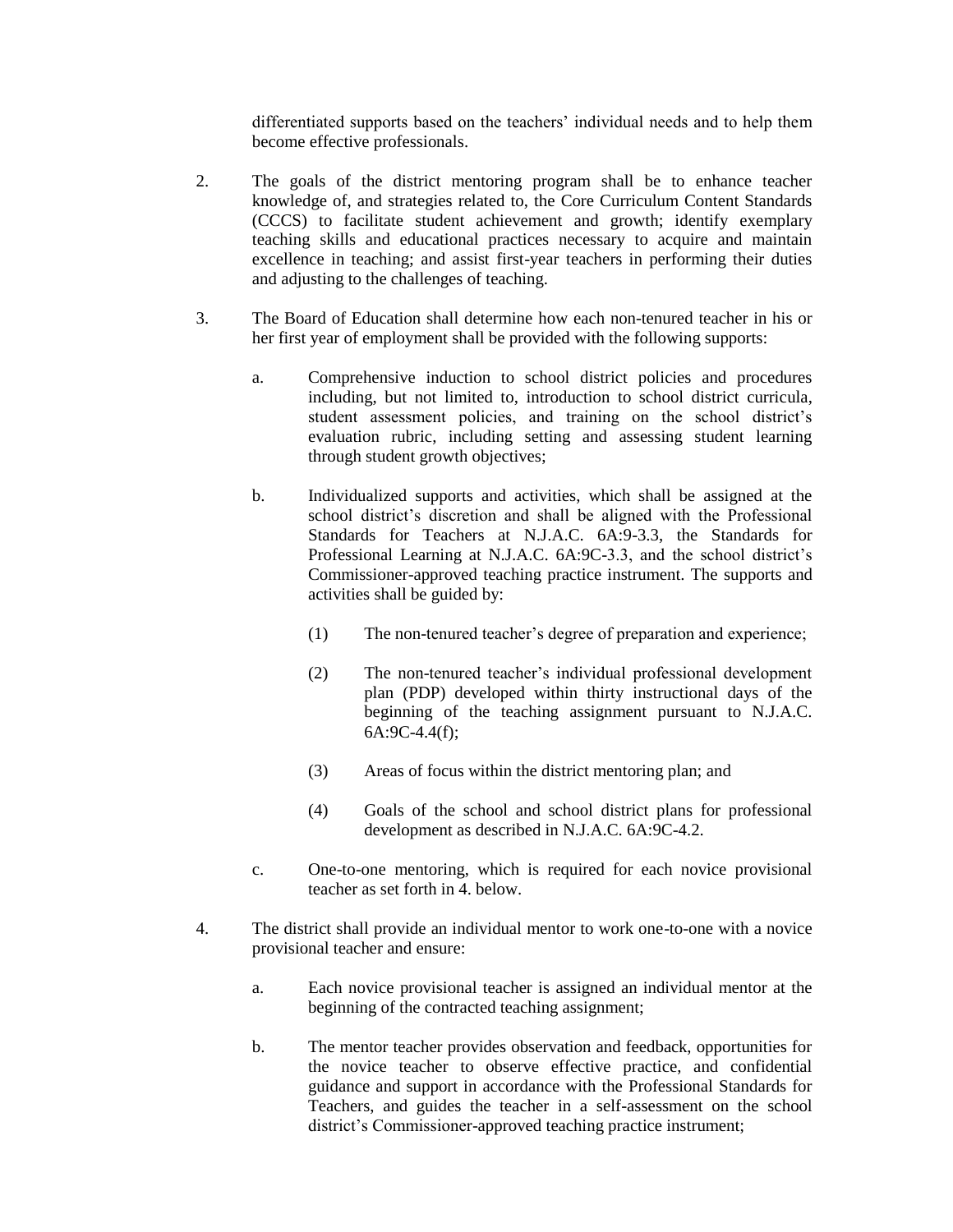- c. The one-to-one mentoring includes planned, in-person contact time between the mentor teacher and the novice provisional teacher holding a CE or CEAS over the course of the academic year, or proportionally longer if the novice provisional teacher holds a part-time teaching assignment;
- d. The mentor teacher and the novice provisional teacher holding a CEAS meet at least once per week for the first four weeks of the teaching assignment;
- e. The mentor teacher and the novice provisional teacher holding a CE meet at least once per week for the first eight weeks of the teaching assignment:
	- (1) The one-to-one mentoring shall support the novice provisional teacher in achieving the curricular objectives of the formal instructional program in which the novice provisional teacher holding a CE is enrolled.
- f. All contact time between the mentor teacher and the novice provisional teacher shall be recorded in a log, developed as part of the district mentoring plan, submitted to the Superintendent or designee, and maintained within the school district.
- 5. All novice provisional teachers whose positions require possession of instructional certificates pursuant to N.J.S.A. 18A:26-2 and N.J.A.C. 6A:9B-5.1 shall comply with the district mentoring program requirements.
- 6. The district shall budget State funds appropriated for the novice teacher mentoring program.
	- a. Subject to the availability of funds, the Department of Education shall appropriate State funds based on the number of novice teachers employed each year by the Board of Education.
	- b. The Board of Education shall ensure State funds appropriated for this program supplement, and not supplant, Federal, State, or local funds already devoted to planning and implementing a novice teacher mentor program.
	- c. The Board of Education shall ensure State funds are used for one or more of the following:
		- (1) Stipends for mentor teachers;
		- (2) The costs associated with release time;
		- (3) Substitutes for mentor and novice teachers; and
		- (4) Professional development and training activities related to the program.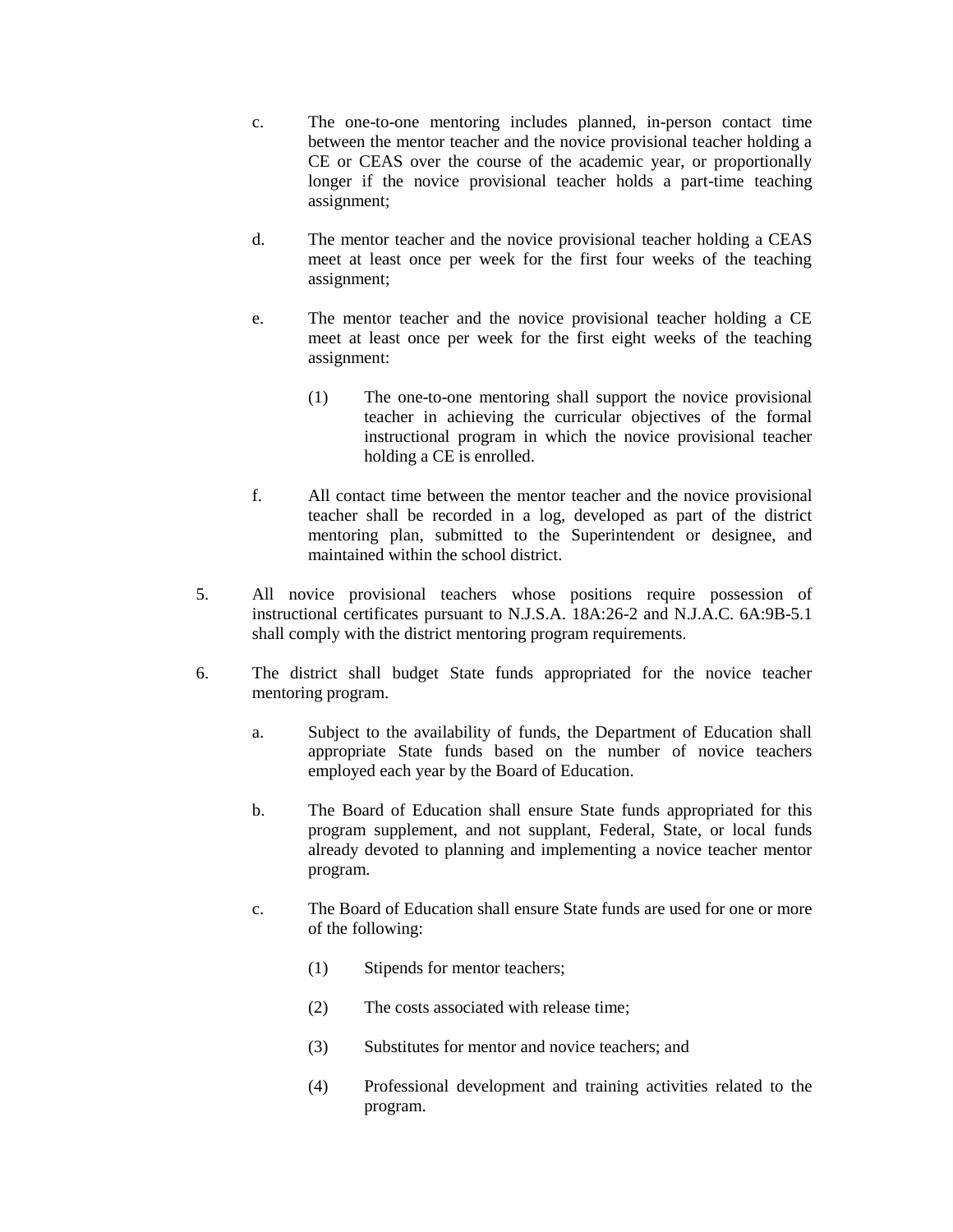- d. If no State funds are available to pay the costs of mentoring fees, candidates who are required to complete a provisional period of teaching to obtain standard certification shall be responsible for payment of mentoring fees during the first provisional year. The Board may, at its discretion, pay all or part of the mentoring fees.
- 7. The school district's administrative office shall oversee the payment of mentors. Payment shall not be conferred directly from provisional novice teacher to mentor.
- C. Mentor requirements
	- 1. The Superintendent shall oversee the mentor selection process and ensure the individual mentor of a novice provisional teacher meets the following minimum requirements:
		- a. Holds an instructional certificate and, when possible, is certified in the subject area in which the novice provisional teacher is working;
		- b. Has at least three years of experience and has taught full-time for at least two years within the last five years;
		- c. Does not serve as the mentee's direct supervisor nor conduct evaluations of teachers;
		- d. Demonstrates a record of success in the classroom:
			- (1) Beginning academic year 2014-2015, all mentor teacher applicants shall have received a summative rating of effective or highly effective on the most recent summative evaluation, pursuant to N.J.A.C. 6A:10.
				- (a) A mentor teacher applicant in a school or school district not required pursuant to N.J.A.C. 6A:10-1 to issue summative evaluations shall demonstrate at least one year of effective teaching on his or her most recent evaluation as determined by his or her supervisor.
			- e. Understands the social and workplace norms of the school district and the community it serves;
			- f. Understands the resources and opportunities available in the school district and is able to act as a referral source to the novice provisional teacher; and
			- g. Completes a comprehensive mentor training program with a curriculum that includes, at a minimum, training on the school district's teaching evaluation rubric and practice instrument, Professional Standards for Teachers, CCCS, classroom observation skills, facilitating adult learning, and leading reflective conversations about teaching practice.